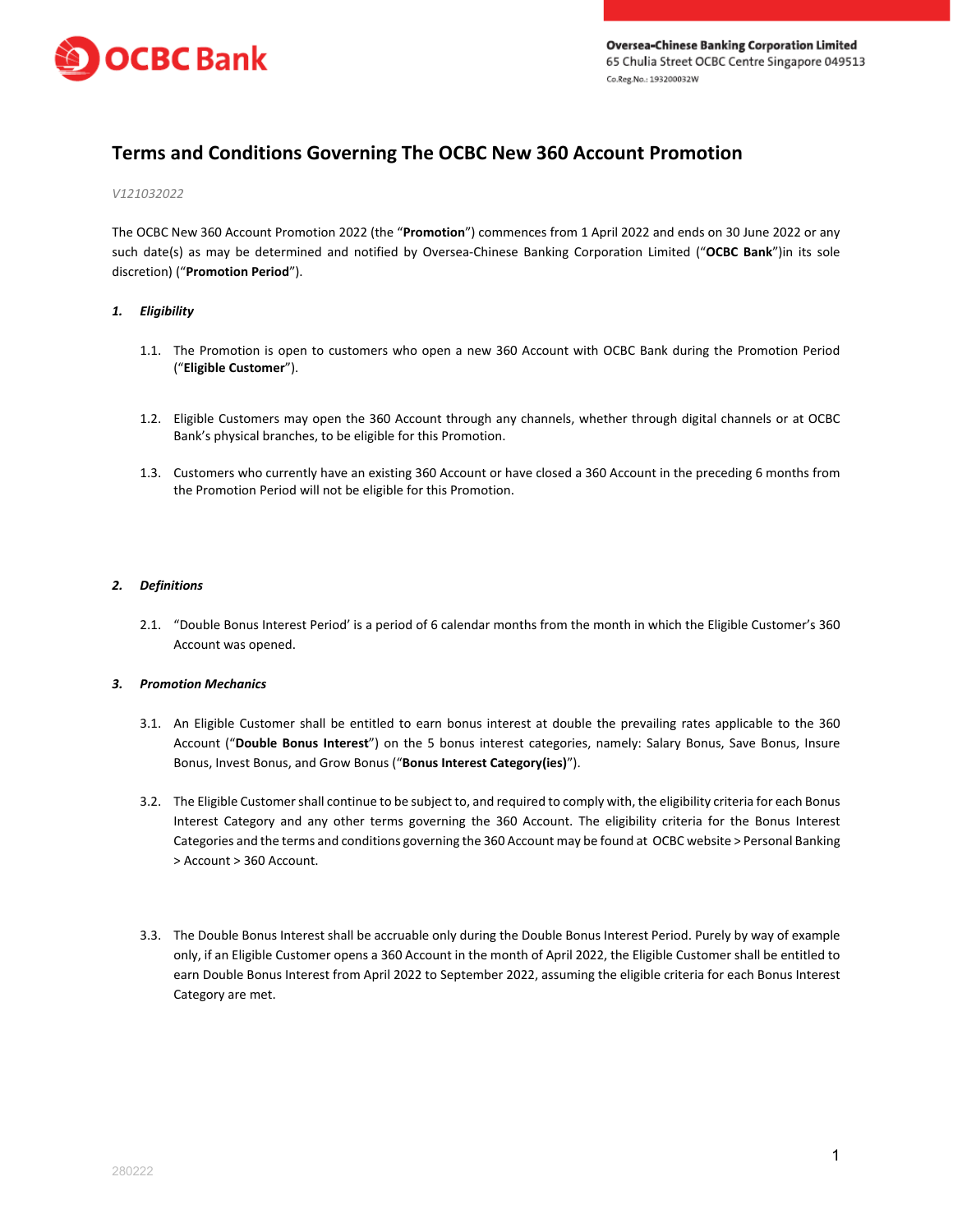

- 3.4. The Double Bonus Interest shall be credited to the Eligible Customer's 360 Account within 15 working days of the following month from the month in which the eligibility criteria for each Bonus Interest Category is met. If the 360 Account is closed prior to the crediting of the Double Bonus Interest, the Double Bonus Interest that has yet to be credited will be forfeited notwithstanding that it was accrued in the previous month.
- 3.5. For the avoidance of doubt, insofar as the Invest Bonus Category and the Insure Bonus Category are concerned, Double Bonus Interest will only accrue on these said Categories for the duration of the Double Bonus Interest Period. After the Double Bonus Interest Period, the prevailing bonus interest rates applicable to the Invest Bonus Category and the Insure Bonus Category shall continue to apply.
- 3.6. Any Double Bonus Interest accrued during the previous month will be aggregated on a monthly basis and paid out on an aggregated basis. The transaction description will be reflected as "Double Bonus" in the Eligible Customer's statement of accounts.
- 3.7. OCBC Bank reserves the right to claw-back and reclaim from any Eligible Customer the Double Bonus Interest if the Eligible Customer breaches any term of these terms and conditions and/or is subsequently discovered to be ineligible to participate in the Promotion or to receive the Double Bonus Interest. OCBC Bank reserves the right to (i) forfeit or withdraw the Double Bonus Interest at any time; or (ii) claw-back the Double Bonus Interest or request the relevant Eligible Customer to repay to or compensate OCBC Bank the value of the Double Bonus Interest at any time, and OCBC Bank shall have the right to debit the Double Bonus Interest as it deems fit from any account(s) that the Eligible Customer holds with OCBC Bank. No person shall be entitled to any payment or compensation from OCBC Bank should any Double Bonus Interest be forfeited or withdrawn, if any Double Bonus Interest is reclaimed or clawed back by OCBC Bank, or if an Eligible Customer is asked to repay or compensate OCBC Bank the value of the Double Bonus Interest for any reason whatsoever.
- 3.8. OCBC Bank reserves the right to determine the eligibility of any Eligible Customer and his entitlement to the Double Bonus Interest, in OCBC Bank's sole and absolute discretion

## *4. General*

- 4.1. This Promotion is not valid with other offers or promotions unless otherwise stated.
- 4.2. OCBC Bank reserves the right at its absolute discretion to terminate the Promotion or vary, delete or add to any of these terms and conditions at any time without notice including, without limitation, the eligibility of any customer and the dates of the Promotion. The decision of OCBC Bank on all matters relating to this Promotion shall be final and binding on all participants. No correspondence or appeal shall be entertained by OCBC Bank.
- 4.3. In the event of any inconsistency between these terms and conditions and any brochure, marketing or promotional material relating to the Promotion, these terms and conditions shall prevail.
- 4.4. These terms and conditions shall be governed by laws of Singapore and the participants irrevocably submit to the nonexclusive jurisdiction of the courts of Singapore.
- 4.5. A person who is not a party to any agreement governed by these terms and conditions shall have no right under the Contracts (Right of Third Parties) Act (Cap 53B) to enforce any of these terms and conditions.